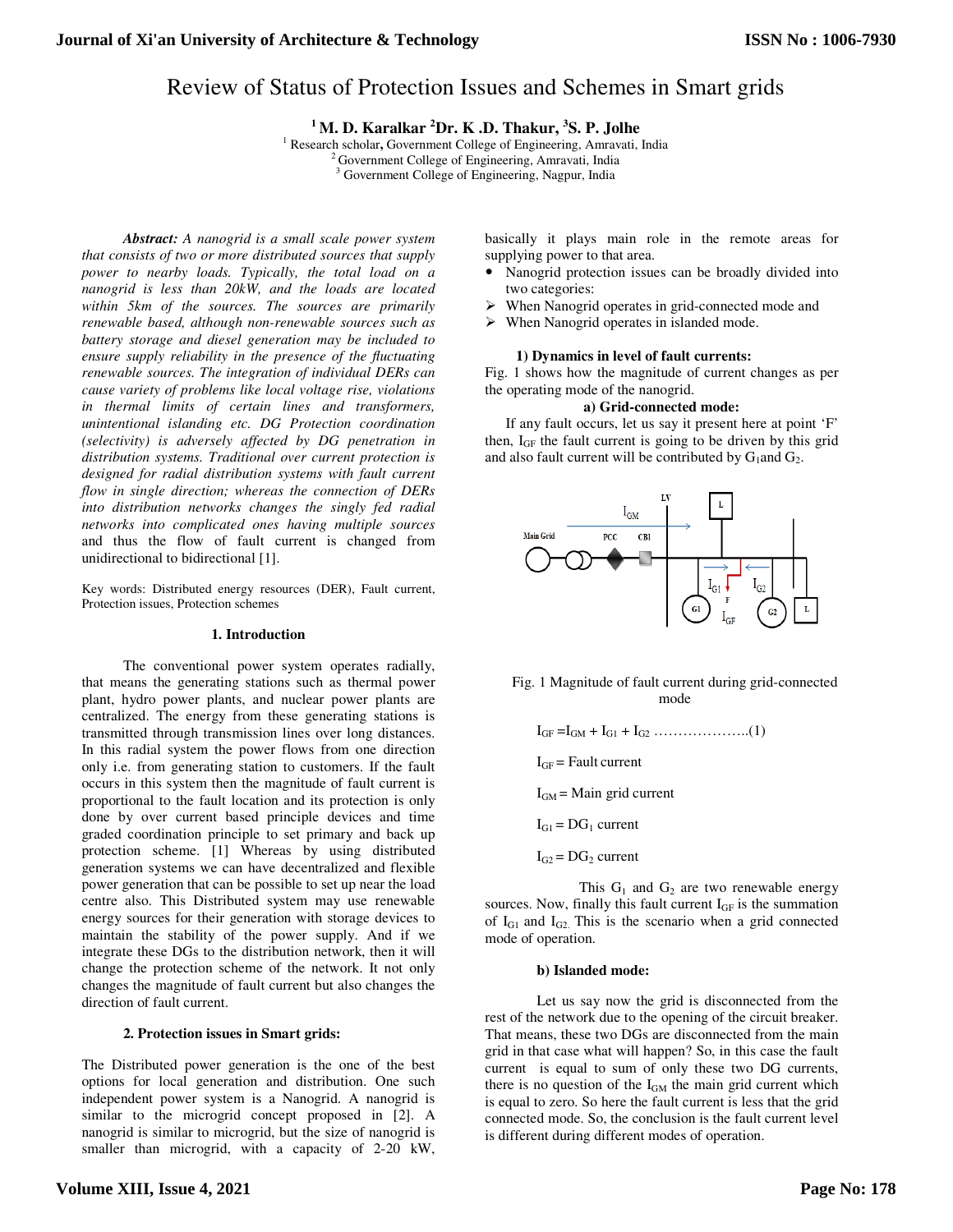

Fig. 2 Magnitude of fault current during islanded mode

IGF = IG1 + IG2 ………………….. (2)

The fault current level is higher when they operate in a grid connected mode as compared to an islanded mode of operation. Similarly, if Inverter Based DER (IBDER) is there, then fault current is 2 to 3 times the rated current. But when DER is Synchronous Based (SBDER) then fault current is 6 to 7 times rated current.

#### **2) Change in direction of fault current:**

 The penetration of DG not only changes the level of fault current but also alters the direction of fault current also. Traditional over current relays are unable to provide safety protection to the Nanogrid from this fault current. So we have to add directional unit along with over current relay.



Fig. 3 Bidirectional of fault current

 $I<sub>GF 1</sub> = I<sub>GM1</sub> + I<sub>G1</sub>$ 

 $I<sub>GF2</sub> = I<sub>GM2</sub> + I<sub>G2</sub>$ 

The green line indicates the fault current develops due to change in fault location.

#### **3) False Tripping:**

 False tripping means the relay in the healthy feeder get trip due to the fault in the other feeder. We can add one directional unit here so that it can be easily understood that the healthy feeder relay should not trip.



Fig. 4 False tripping

 If any fault occurs like one fault is developed in feeder 2 then what will happen? This DG is going to contribute current to this fall point. At the same time main grid will also contribute some, current to this fault point; so there are 2 fault components because there are 2 sources so; obviously, we have 2 fault currents.

$$
\mathbf{I}_{\mathrm{F}} = \mathbf{I}_{\mathrm{gf}} + \mathbf{I}_{\mathrm{GM}}
$$

Where

 $I_F$  = Fault current

 $I_{\text{gf}}$  = Current supplied by DG<sub>1</sub>

 $I_{GM}$  = Current supplies by Main grid

 Here are two relays R1 and R2. This R1 is basically over current relay protecting this particular feeder 1 and this R2 is protecting feeder 2. Now here feeder 2 is basically in the faulty section and the feeder 1 is not the faulty section. So, it is not necessary to disconnect feeder 1; it is only necessary to disconnect this feeder 2. Due to this fault this relay R1 will see this  $I_{gf}$  amount of current that is also fault current. When there is some fault, the fault current magnitude increases. Now due to this particular fault, R1 is going to trip if it is an over current relay because this fault current magnitude may exceed the set threshold value.

#### **4) Blinding of protection:**

 Utility grid contribution to the fault current is reduced due to contribution from DG sources. If initially there is no DG the fault current is supplied by the main grid only. But when DG is penetrated then fault current also given by DG source. So that the contribution of main grid faults current is reduced. The relay setting does not identify the fault in the grid.



Fig. 5 Blinding of protection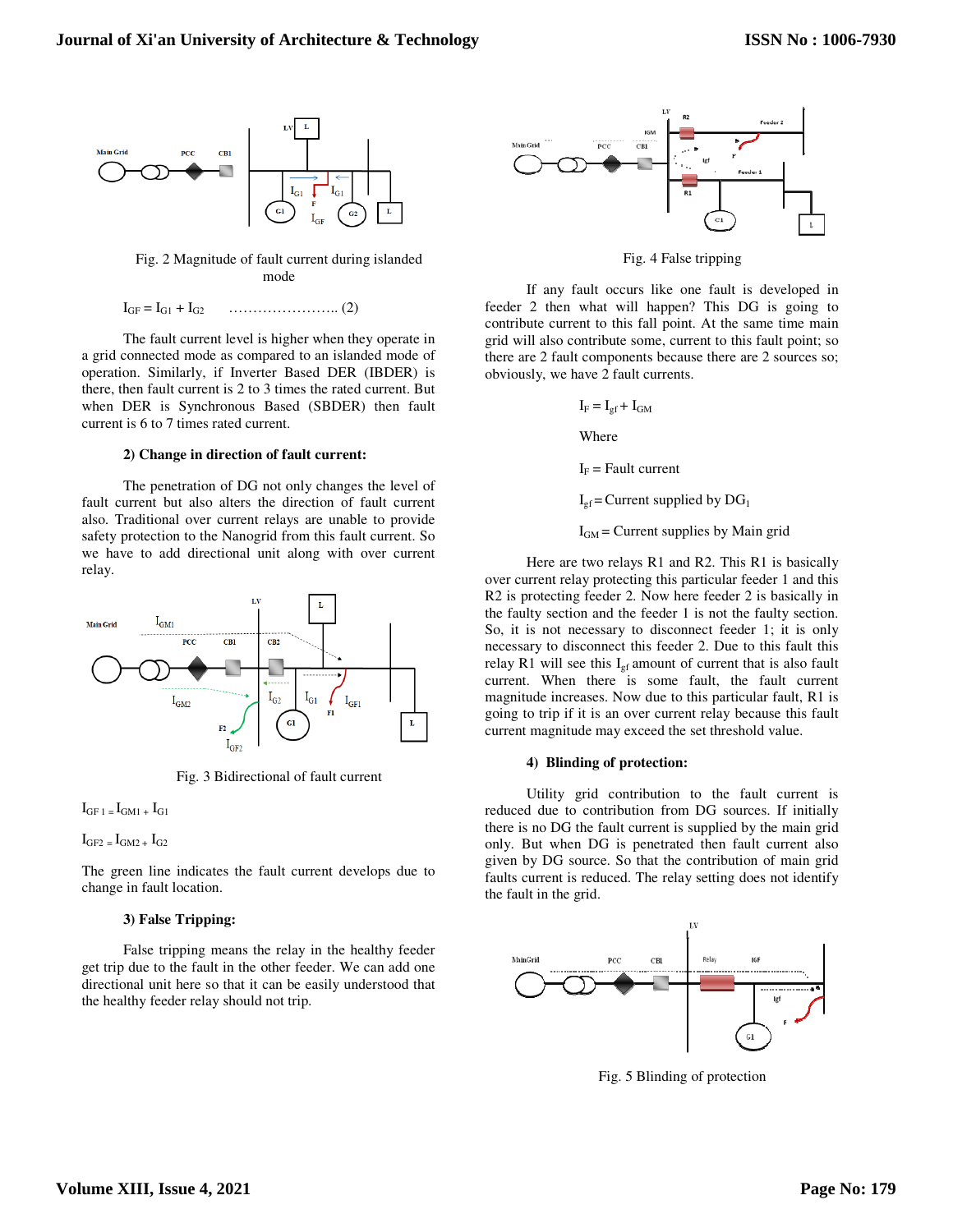In figure 5 if the distributed energy resource DER DG1 is not present, then if a fault occurs the fault current is supplied by only the main grid and according to that relay is set. But if  $DG_1$  is penetrated in the line and then fault occurs, the fault current is the summation of both  $DG<sub>1</sub>$ current and main grid current. But as fault current remains same, so that main grid supplies least amount of current, so due to this the relay is not going to trip because of its setting. This is called as blinding of protection, i.e. fault is not identified by the relay.

# **3. Protection challenges in DC Nanogrid**

- Limited fault current contribution of inverter- based DG sources in the island mode and inability of single setting over current relays in protection of dual-mode micro grids are common between AC and DC systems.
- Grounding
- Lack of natural zero-crossing current [3]

# **Solutions for protection challenges in DC Nano grids:**

- Proper grounding architecture
- Fault current limiting method
- DC current interruption approaches
- Proper DC circuit breaker are required
- **4. Protection issues in AC Nanogrids:**

#### **1. Protection coordination with DG**

If Distributed generators are added in the distribution networks, then it will affect the performance of the protective devices, because of conventional protection devices are designed to operate on radial system. But after addition of DGs the system changes to ring system.

Also other adverse effects of DG penetration are as follows: false tripping, nuisance tripping of protective devices, blinding of protection, and dynamics in level of fault current, unnecessary islanding operation.

 So if Inverter Based DER (IBDER) is there, then fault current is 2 times the rated current. So that protection system with these sources may operate very slowly or may not response to the fault current during the fault at the time of island mode of operation.

 Whereas when DER is Synchronous Based (SBDER) then fault current is 5 times rated current.

#### **5. Protection issues in grid connected mode:**

• **Selection of protection device/switch For the selection of the proper protection device following points can be considered:**  1. Required speed of operation,

- 2. Voltage level as well as the
- 3. Availability of fault current
- **Spurious separations or false trips**

It may occur, for example, due to failure of PCC device to discriminate whether the fault is on the utility side or within the Nanogrid.

**Re-synchronisation** 

The process of re-synchronize and reconnection may either be manual or automatic and it may need several seconds to several minutes depending on the characteristics of the system.

#### **6. Protection issues in islanded mode:**

When there is islanded mode, then the fault current nature is different from the grid connected mode. As in grid connected mode the fault current is very much high sometimes it is 15-50 times the full load current, but in islanded mode the fault current is only 5-6 times the full load current. Whereas over current protection devices are set for the fault current 15-20 times the full load current. So the protection devices in island mode will not operate.

Anti-islanding protection: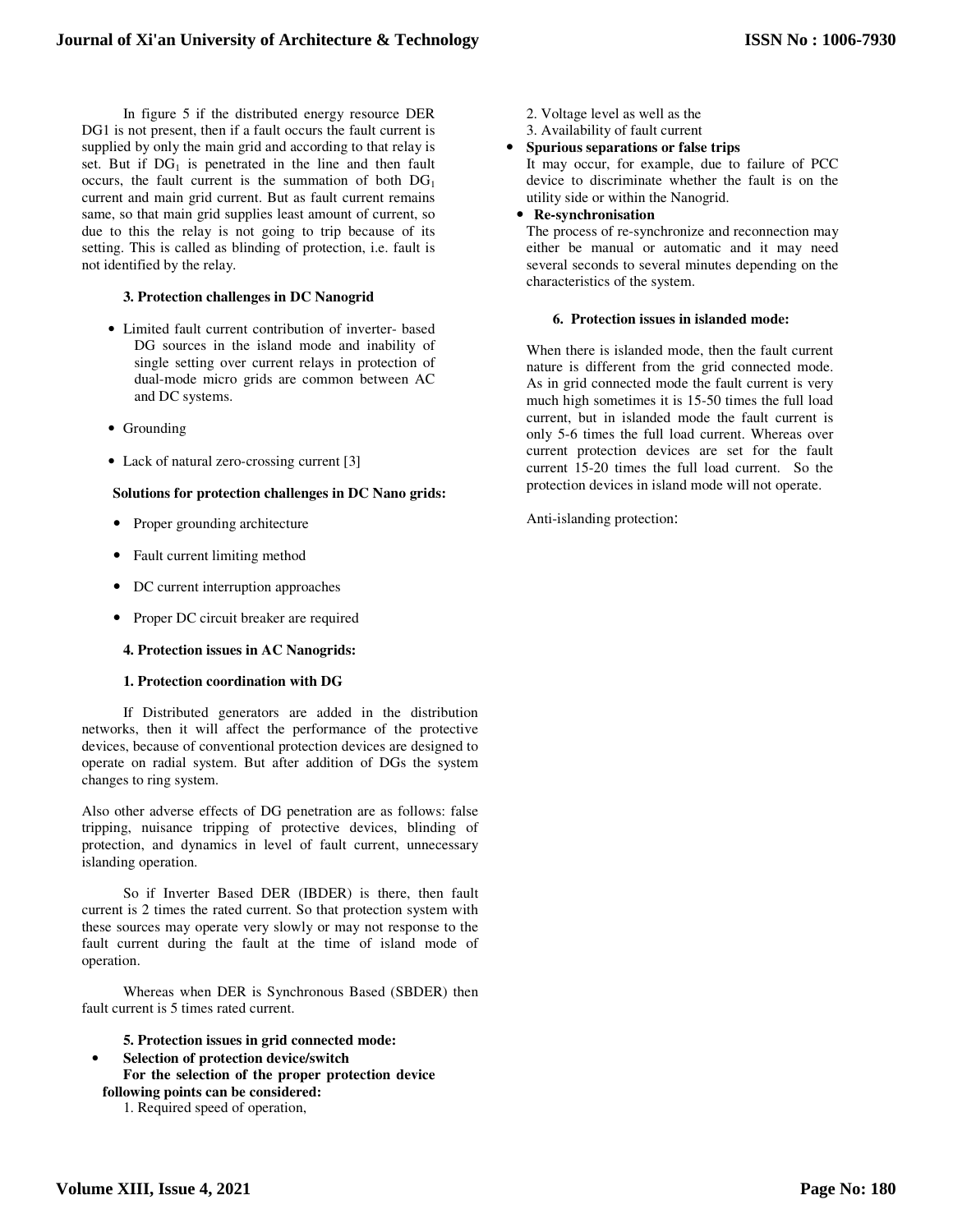# **7. Protection schemes for grid connected mode**

| Sr. No.        | <b>Protection Scheme</b>                                  | <b>Advantages</b>                                                 | <b>Limitations</b>                                        |
|----------------|-----------------------------------------------------------|-------------------------------------------------------------------|-----------------------------------------------------------|
|                |                                                           |                                                                   |                                                           |
|                | Over current (OC) principle and                           | To prevent high fault clearing times and                          | This scheme is unclear about                              |
|                | time dependent characteristics<br>of current $[4,5]$      | maximizing DG connection to distribution<br>networks              | high impedance faults (HIF)<br>and is more effective with |
|                |                                                           |                                                                   | increased number of relays                                |
| $\mathfrak{D}$ | An adaptive over current pickup                           | This strategy helps to update the minimum                         | This<br>protection<br>scheme                              |
|                | strategy $[6]$                                            | pick up current of the overcurrent relay,                         | properly when the<br>works                                |
|                |                                                           | according to the changes the fault analysis of                    | system operates with less                                 |
|                |                                                           | the system.                                                       | number of DGs.                                            |
| 3              | intelligent agent<br>based<br>An<br>protection scheme [7] | 1. The scheme assumes peer to peer<br>communication between IEDs. | But<br>needs<br>high<br>speed<br>communication.           |
|                |                                                           |                                                                   |                                                           |
|                |                                                           | 2. The scheme provides higher speed of                            |                                                           |
|                |                                                           | protection<br>backup<br>as<br>compared<br>to                      |                                                           |
|                |                                                           | conventional protection, autonomous system                        |                                                           |
|                |                                                           | monitoring and adjustment of parameters,                          |                                                           |
| 4              | Use of a fault current limiter                            | With this original directional OC relay setting                   |                                                           |
|                | (FCL) [8]                                                 | can be used without disconnection of DG.                          |                                                           |
| 5              | The use of TCSC (Thyristor                                | No DG disconnection,                                              | impedance<br>of FCL<br>But                                |
|                | Controlled Series Capacitor) as                           | use of original relay settings, avoid up grading                  | increases with increase in                                |
|                | an FCL $[9]$                                              | of equipment for handling large currents                          | individual<br>DG<br>capacity                              |
|                |                                                           |                                                                   | hence its cost increases.                                 |

# **8. Protection schemes for only Islanded mode**

| Sr. No         | <b>Protection Scheme</b>                                                                                      | <b>Advantages</b>                                                                                                  | <b>Limitations</b>                                                                                                                                                                                                                   |
|----------------|---------------------------------------------------------------------------------------------------------------|--------------------------------------------------------------------------------------------------------------------|--------------------------------------------------------------------------------------------------------------------------------------------------------------------------------------------------------------------------------------|
|                |                                                                                                               |                                                                                                                    |                                                                                                                                                                                                                                      |
| 1              | Harmonic<br>based<br>content<br>protection scheme [10]                                                        |                                                                                                                    | For correct relay to trip,<br>relays must be synchronised<br>using communication link.                                                                                                                                               |
| $\mathfrak{D}$ | based<br>protection<br>voltage<br>A<br>scheme $[11,12]$                                                       | This scheme can be verified with the help of<br>simulations for different types of faults at<br>various locations. | In this protection scheme the<br>following faults are not<br>considered High Impedance<br>Fault (HIF)<br>Single-pole tripping<br>Trip decision depends on the<br>communication link.                                                 |
| $\mathbf{3}$   | Symmetrical components<br>and<br>residual<br>current<br>based<br>measurement scheme [13]                      | No use of the communication link and<br>provides full protection from LG and LL<br>faults                          | Three<br>phase<br>high<br>and<br>impedance faults and single<br>pole tripping not considered.                                                                                                                                        |
| $\overline{4}$ | An adaptive protection scheme<br>based on telecommunication and<br>modern protection relays or<br>IEDs $[14]$ |                                                                                                                    | Adaptable to operational<br>modes of Nanogrid<br>but<br>dependent<br>highly<br>on<br>communication link,<br>Similarly here, the results of<br>simulation<br>are<br>not<br>considered clearly for<br>the<br>particular type of fault. |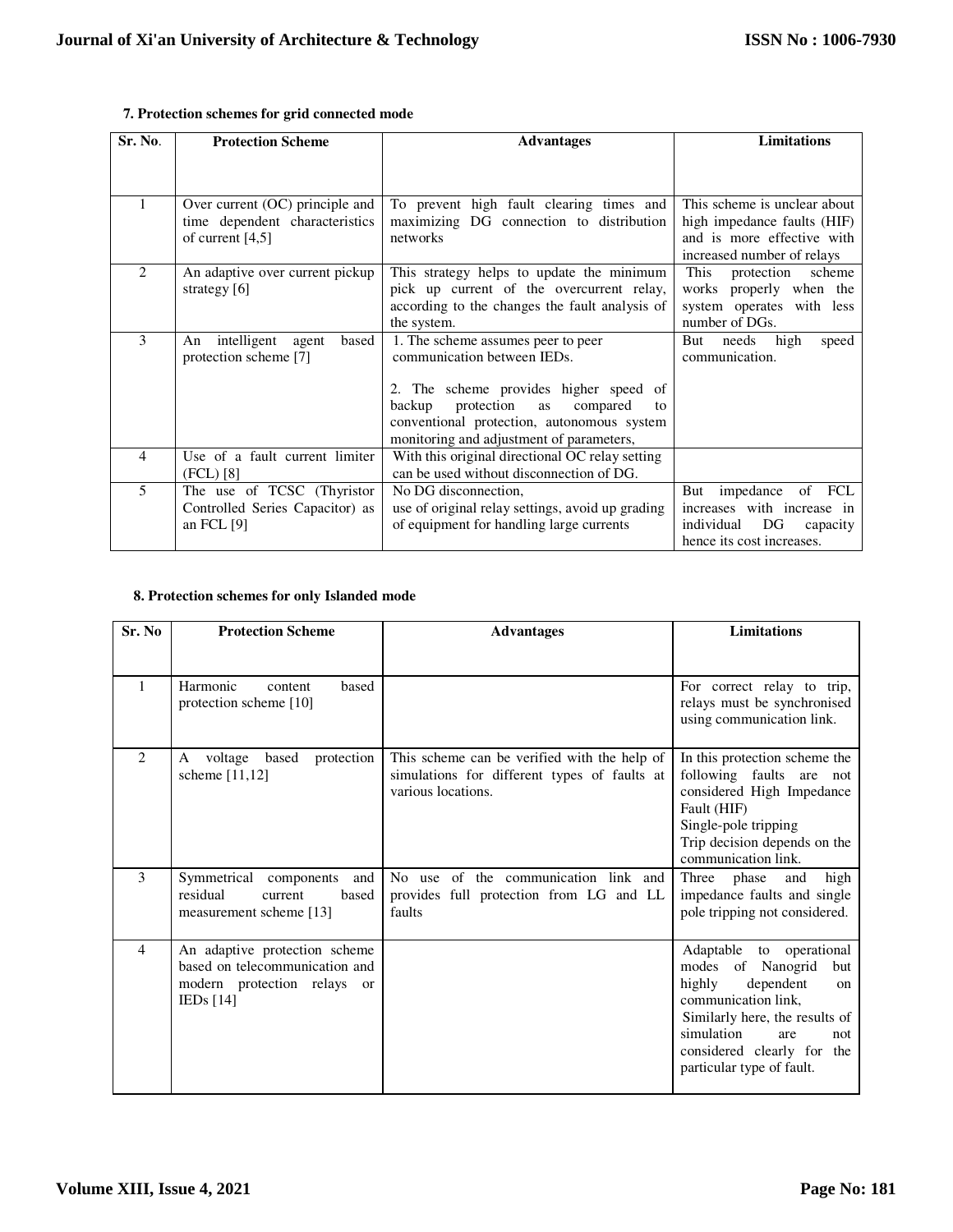# **9. Protection schemes for both grid-connected and islanded mode**

**Adaptive protection schemes:** Protection scheme will operate with the change in system condition [15, 16]. It can be defined, as according to changes in the system condition and other factors protection relay setting changes.

Adaptive protection can be defined as responding to various changes in the power system and other environments by calculating and adjusting the line protection settings and behaviour characteristics online [17]. To apply adaptive protection scheme following points are required:

1. It requires communication network.

2. Collective action of different protection scheme is required for getting optimum protection of the system.

3. For each and every fault there may be different relay settings and different methods may be used.

4. For getting solutions network may be divided into small zones [18].

# **a) Adaptive overcurrent scheme:** [19]

Here are three tables that consist of event, fault current and action table. To update these tables and store the periodical data in the adaptive overcurrent protection scheme, central protection unit is used. All possible configurations of smart grid with corresponding status of Distributed sources are recorded in the event table. In the fault current table the current measured by relay for different combinations is stored. Whereas in the action table, different relays for particular fault type with its time delay are listed. According to the status of all three tables, the central Protection unit is able to give the tripping signal to the particular relay. If by some means if that relay does not trip, then, according to the time delay setting the next relay will operate as secondary backup protection. If a fault occurs near to the main grid, then the relay closer to the fault will operate and disconnect the main grid, operating the system into islanded mode [20]. This adaptive overcurrent protection scheme faces some problems which are as follows:

1) All combinations have to be considered with different locations and faults.

2) Sometimes with large network complicated analysis has to be done.

3) The installation cost of communication unit is more.

#### **b) Differential protection schemes:**

Generally differential protection is done for elements such as busbar, transformer, line, etc. this scheme operates on the basis of comparison of current measured by relays which are placed at the both ends of these elements. If any fault occurs in this protected element, then the difference

between the measured values go above the threshold value which makes relay to trip to disconnect the faulty section from the network. In addition to this relay, there is a backup protection is available with some time delay. [21, 22]. The protection consists of a differential method with conventional over current scheme in addition with communication device is proposed to protect the medium voltage microgrid both inverter based DG (IBDG) and synchronous based DG (SYBDG). This system is unable to protect the unbalanced load grid [23].

One researcher has given another method of protection which consists of a differential method with digital relays and phasor measurement units (PMUs) in addition with communication units [24]. This method also provides protection against (HIFs) that is a High Impedance fault. As PMU has high cost so that this method is costly.

Protection scheme for microgrids both radial and looped feeder is introduced in the reference [25]. Here protection is designed for busbar and the DG sources. Busbar has a current differential relay, and for the protection of DG sources this scheme provides over voltage and under voltage protection, reverse power flow protection, and synchronisation check relay. This methodology gives robust protection, but it has some issues related to unbalanced load and switching transients.

With this differential protection there are some drawbacks which are listed as follows:

1. It needs communication devices as the main element, if failure in such method makes protection of microgrid in danger.

2. Use of costly equipment used for measurement of synchronization checking.

3. Some difficulties related to unbalanced load are still there. And some problems are persisting during switching of DG sources.

# **c) Distance protection schemes:**

For the protection of AC microgrid and its subgrids, distance protection is another way. The basic operation of the distance relay is based on the impedance calculation after measuring the value of voltage and current at the fault location to the identified the fault location. Before the occurrence of fault the impedance value is high because it has the load impedance. During the fault the impendence is less, because it includes only line impedance. Thus, by measuring the impendence value before and after the fault, it is useful for finding the location of fault [26, 27].

In the distance protection, the line is divided into three zones. In the first zone the relay protects 80% of the line length immediately, no time delay is provided here. In zone 2 relay provides protection to first zone line as well as the 20% of the next line with some time delay. In the next zone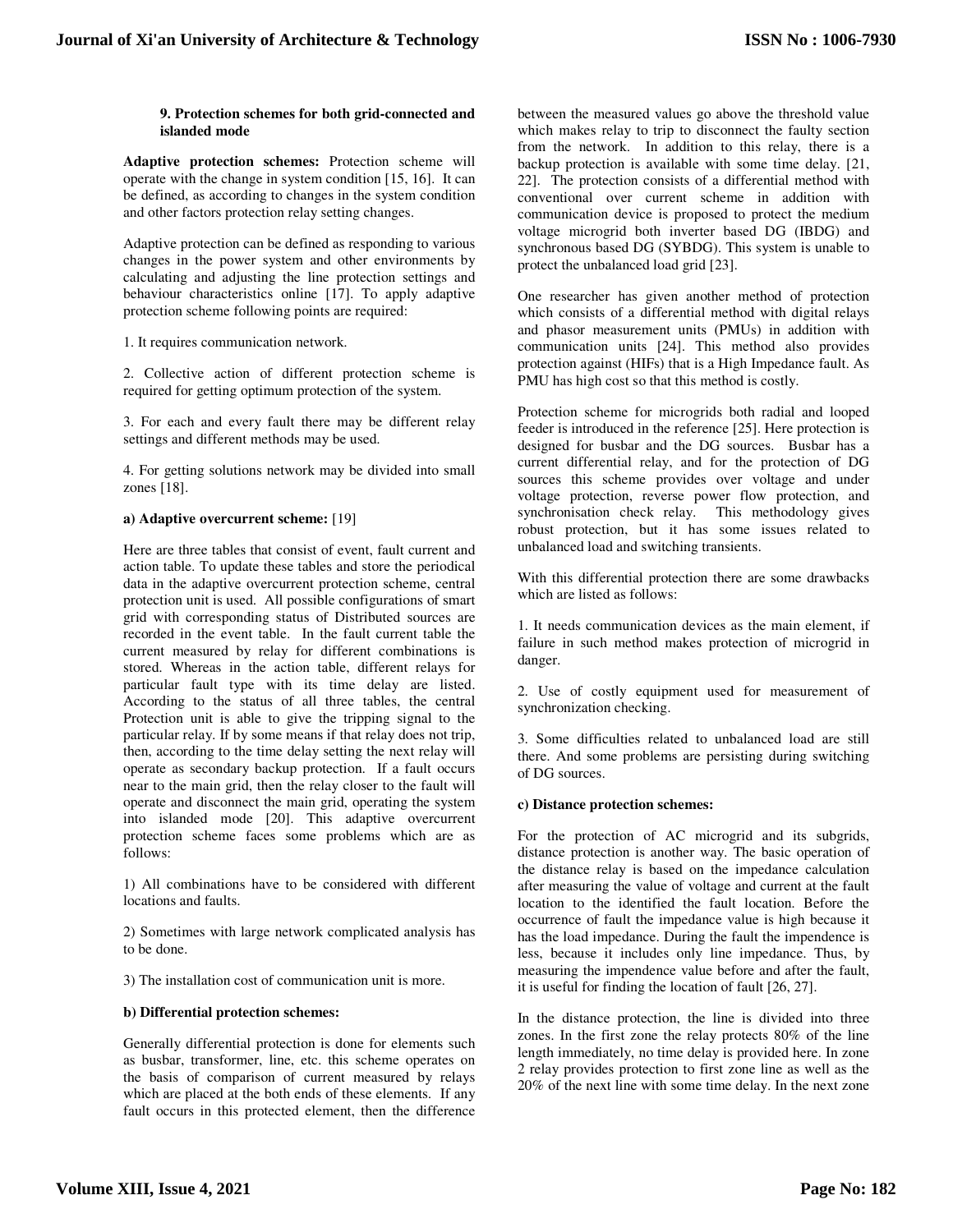relay protects the both previous zones with 25% protection of that zone line with some tripping time.

The study about this protection scheme was explained in the [28, 29]. Here a new admittance protection scheme was explained which works on the basis of inverse tripping time characteristics. The proposed relay has the capability to operate on different types of fault conditions. Though this method has some drawbacks which are as follows:

1. It depends on the arrangement of microgrid and nature of DG sources.

2. There may be errors due to resistances in impedances measured by relays.

3. Difficulties may occur in short lines while measuring impedances,

# **d) Pattern recognition schemes [30, 31]:**

A new approach of protection scheme was explain in reference [32], where it uses a time frequency transform technique, which has the capability to take care of many faults in grid connected as well as islanded mode. In this proposed scheme, for the extraction of spectral energy contents, S-transform is applied. Afterwards, for different fault patterns are recorded according to energy calculations. The protection scheme operation, i.e. detection of fault and isolation of the faulty section is based on the preset threshold values in different fault patterns.

This proposed scheme is less responsive to the synchronization errors. To work with this scheme it is necessary to train the system. This training work is done with the simulations and with the actual cases and that's why it is not practically possible.

For adaptive protection scheme we require communication system. These communication systems are different according to the use of its, means whether it is used directly for protection or only for communication and just transferring data / information [33].

#### **10. Conclusion**

This paper presents the different protection issues which are takes place in smart grid when it is operated in different modes such as grid connected mode and island mode.

Also, it presents the different protection schemes that can be used in different modes. Basically an Adaptive protective scheme is used because it will operate with the change in the system mode or conditions.

As for the operation of adaptive methods it requires a transfer of data or information in the form of measured quantities such as voltage, current and phase angle, etc. Also it requires interconnecting signals between different devices with some communication units. So for effective operation of this protection method, the communication link should be good in condition.

# **References**

1] Aushiq Ali Memon∗, Kimmo Kauhaniemi, A critical review of AC Microgrid protection issues and available solutions, Electric Power Systems Research, 2015, 23–31 Elsevier

2] Ramesh Rayudu, Winston Seah, Daniel Akinyele, Daniel Burmester. A review of nanogrid topologies and technologies, Renewable and Sustainable Energy Reviews, 1364-0321/& 2016 Elsevier Ltd.

 3] S.R. Samantaray, G. Joos, I. Kamwa, Differential energy based Microgrid protection against fault conditions, in: IEEE PES Innovative Smart Grid Technologies (ISGT), 2012, pp. 1–7.

4] J. Jager, T. Keil, L. Shang, R. Krebs, New protection co-ordination methods in the presence of distributed generation, in: Eighth IEE International Conference on Developments in Power System Protection. 1, 2004, pp. 319–322, 2004.

5] M. Baran, I. El-Markabi, Adaptive over current protection for distribution feed-ers with distributed generators, in: IEEE PES Power Systems Conference and Exposition, 2004, pp. 715–719, 2.

6] N. Jenkins, et al., Large Scale Integration of Micro-Generation to Low Voltage Grids, Work Package E, Deliverable DE2, Protection Guidelines for a Micro-grid, 2005, pp.1–370,

7] Y.T. Jin, S.J. Park, S.J. Lee, M.S. Choi, Intelligent agent based protection for smart distribution systems, in: CIRED 21st International Conference on Electricity Distribution, 6–9 June, 2011, Frankfurt, 2011 (Paper No. 0383).

8] W. El-Khattam, T.S. Sidhu, Restoration of directional over current relay coordination in distributed generation systems utilizing fault current limiter, IEEE Trans. Power Delivery 23 (2008) 576–585.

9] W. El-Khattam, T.S. Sidhu, Resolving the impact of distributed renewable generation on directional over current relay coordination: a case study, IET Renew. Power Gener. 3 (2009) 415–425.

10] M. Khederzadeh, Application of TCSC to restore directional over current relay coordination in systems with distributed generation, in: CIRED 20th International Conference on Electricity Distribution, 8–11 June, 2009, Prague, 2009(Paper 0041).

11] H. Al-Nasseri, M.A. Redfern, Harmonics content based protection scheme for Micro-grids dominated by solid state converters, in: Power System Conference, 2008. MEPCON 2008. 12th International Middle-East, 2008,pp. 50–56.